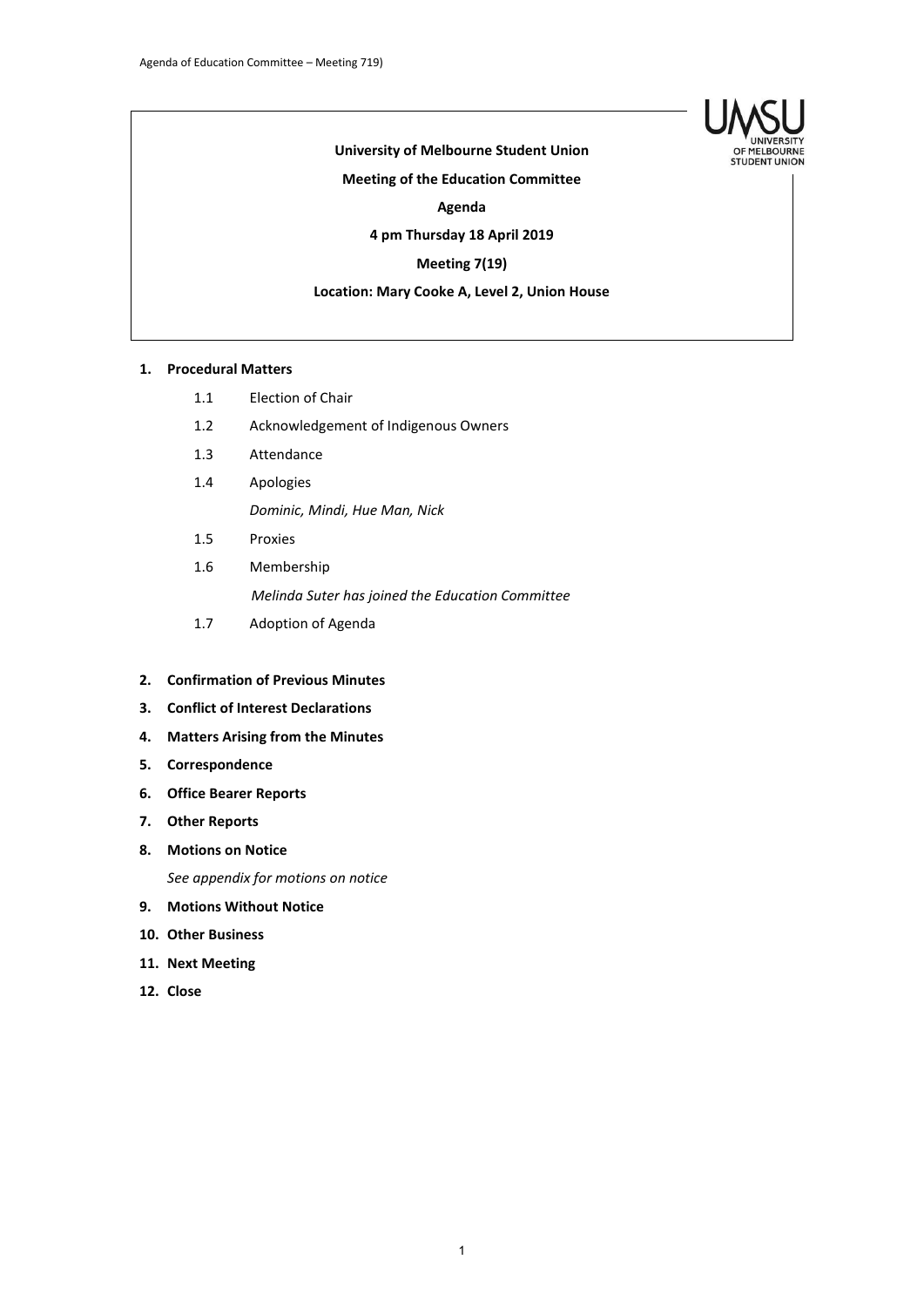# **University of Melbourne Student Union Education Academic Affairs Report Elizabeth Tembo To Education Committee 2(19) 21/01/19**

Elizabeth's back and Dom FINALLY has access to his emails!!!

# **Key Activities**

# 1. **Regular Meetings**

# • **Academic Board**

Heard the Academics questions and perspectives on the new Green Paper for Student Life. We had our opportunity to express our opinions already.

# 2. **EdAc x EdPub Meeting with Professor Anna Chapman (Associate Dean of JD)**

Cam and I (Elizabeth) met with Professor Chapman to discuss implementing a policy of mandatory class recordings of all Melbourne Law School (MLS) classes. From our discussion and the paper Professor Chapman wrote on behalf of MLS it became clear that the school has no intention of changing its current practices.

## 3. **Academic Procedures Committee (APC) – Discussion on Law Lecture Recordings**

Last Friday, Elizabeth presented the case for mandatory class recordings in MLS. Professor Chapman was also in attendance to speak to her paper. The discussion was long with the academics raising concerns about;

- A loss of incentive to engage in class even if in attendance
- Student and staff fear of expressing opinions due to a perceived lack of privacy/anonymity
- Potential learning outcomes in some subjects not being met through not being present
- A significant drop in attendance
- Class recordings won't actually address the stigma of identifying and seeking health for poor mental health amongst law students, student poverty and the need to work, difficulties in comprehension that may arise due to not being a native-English speaker
- The proportion of the 'seminars' spent lecturing rather than engaging. There was serious doubt that all MLS classes were conducted as seminars and that even for the subjects that are, that there was no significant amount of lecturing within them
- That the special considerations process was long and complicated, causing students' studies to still be impacted due to the waiting periods and amount of paper-work required

Professor Chapman conceded that lecturing is often necessary as students do not always do their readings. It seemed that MLS would be reluctant at best to make further changes to their current special consideration processes that allow a set number of recordings.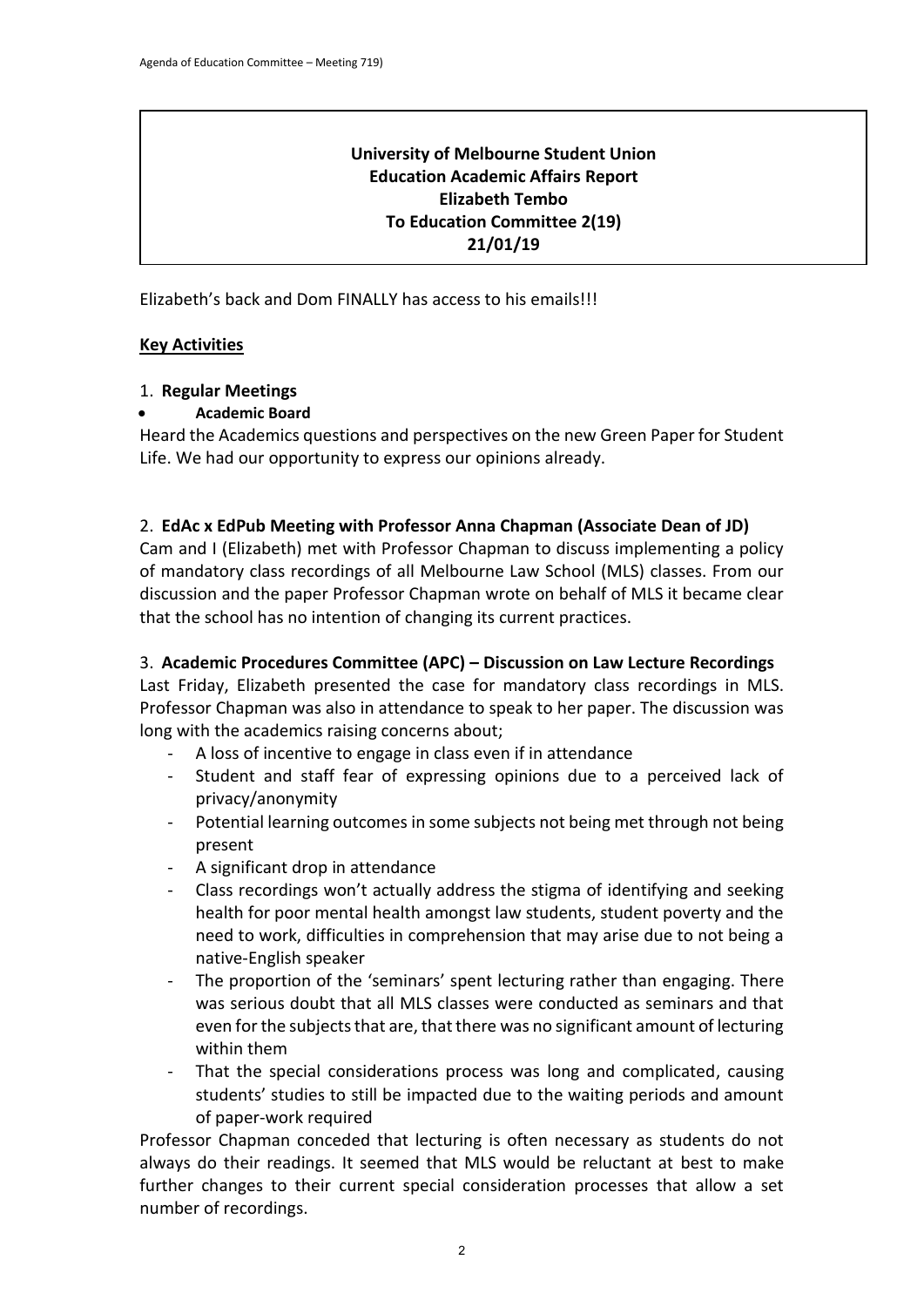I and other academics in attendance pointed out that a significant drop in class attendance was anecdotal and contrary studies showed that there was significant evidence to show that **was not** does not happen. I also pointed out that;

- As a science student whose classes are all recorded, there're classes that still have high attendance and others that don't and there therefore are other reasons that contribute to not attending a class.
- UMSU does not believe class recordings are a solution but are a necessary step in addressing these issues. And that it is our intention to continue working with MLS to address
- MLS's current special consideration processes do not address mental-health stigma, ESL speakers, assessment stress nor those who must work. And would need expanding.
- That this practice is effectively shutting out students who do not come from a certain amount of privilege
- The students who need this wouldn't necessarily consistently miss class, but that recordings would allow them to cope with the fluctuations they experience in health and work.

Though with varying contributions and perspectives, the academics neither seemed to fully be in support of our recommendations nor with MLS's current practices. It seemed that the academics thought a compromise could be reached;

- All class recordings are made available at the end of the teaching period
- An attendance hurdle is introduced

Professor Chapman argued that checking attendance would consume a lot of class time. This was refuted by a couple of members.

The discussion was cut off due to time constraints. Professor Gregor Kennedy (Arts Teaching and Learning VC) pointed out that Academic Board is actually unable to implement/recommend these changes and just like with the University Lecture Recording Policy, it will have to be brought through Provost. He offered to take it up there.

# 4. **Selection Procedures Committee (SPC)**

Great to have an enthusiastic new UMSU member on SPC! Shame that it was the driest meeting I've ever attended to date :'(:'( :'( . But rest assured that any new scholarships created will have gone through a very very very very lonnnnngg process of scrutiny!!

# 5. **Student Employability**

I (Dom) got acquainted and touched base with Tim Brabazon the Director of Student Success in a uni networking event... and we'll be arranging to meet to talk about the issue of graduate outcomes of unimelb undergrads

# 6. **Meeting with Maddy McMaster about Selection Procedures for VCA Programs**

Dom met with Maddy McMaster (Executive Director, Academic Services and Registrar).

# 7. **Other**

Ed now has some cool new chairs and a cabinet!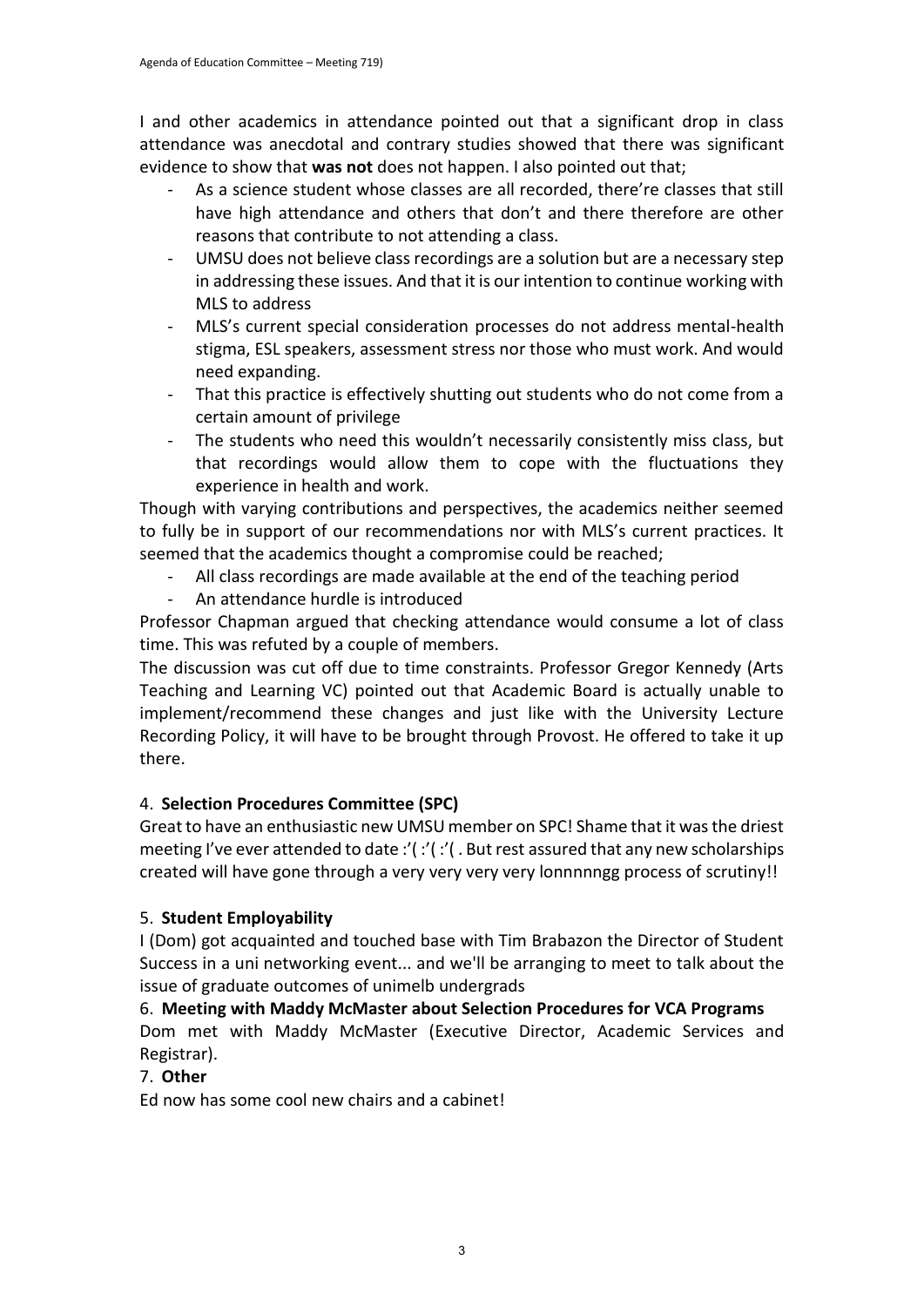## **Progress on assigned actions from last report**

## **Green Investment**

Elizabeth is arranging to meet with Caren Walker from Sustainability after the Easter Break

## **Meet with the Dean of MSD**

Elizabeth arranging a meeting following the Easter Break

## **Action Points to be completed by next report**

## **Attend Meetings** Please see above

# **TALQAC – Law Class Recordings**

Debrief the department on how this went and our next steps

# **SRN Committee Meeting**

Call this meeting.

# **OPEN NUS EDUCATION CONFERENCE GRANTS**

Grants for EdCon will be opened within a week. They will be open to ALL currently enrolled Unimelb students (come along!)